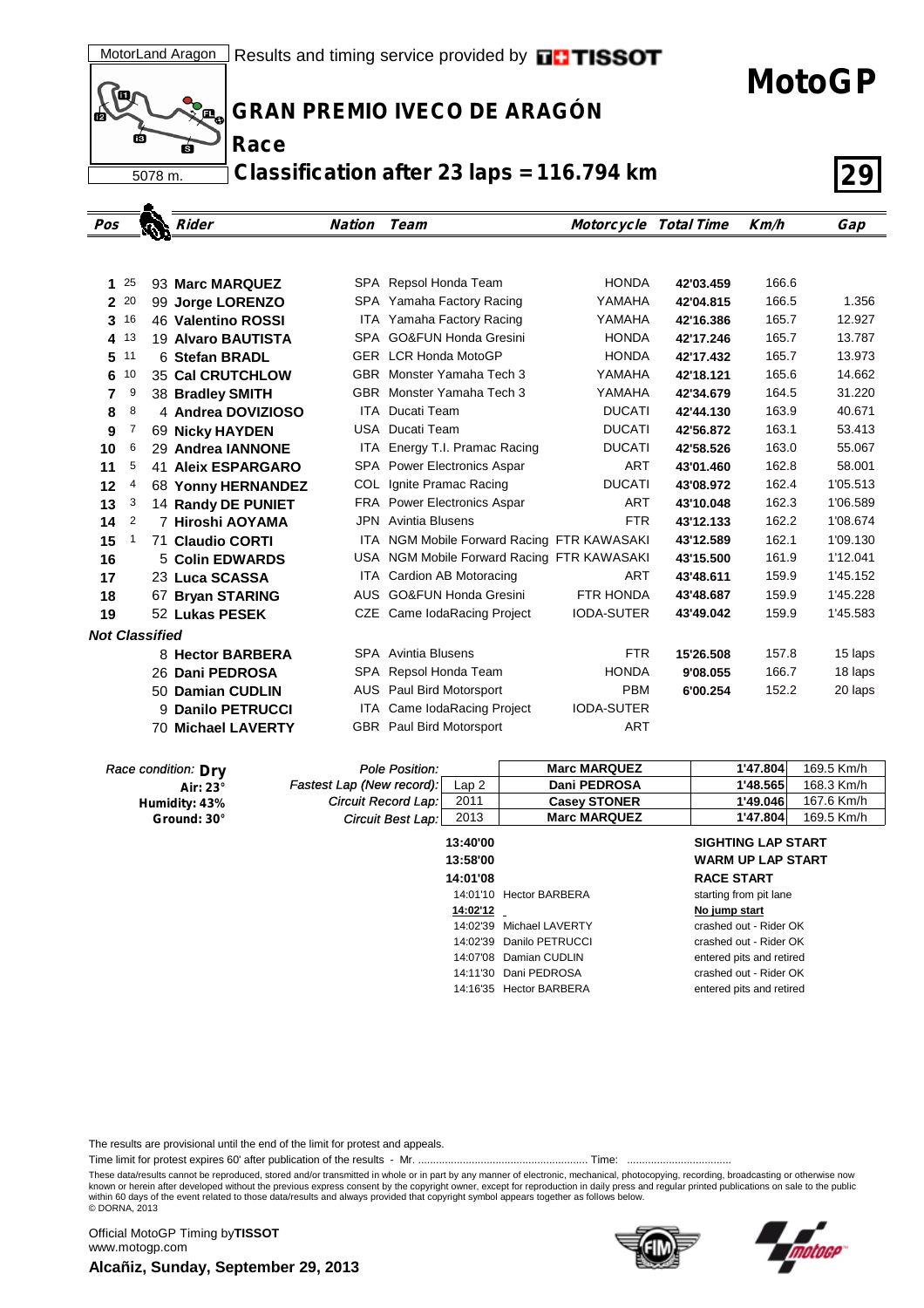(Q )<br>Д<sub>е</sub> ГŔ 5078 m.

**Race**

**GRAN PREMIO IVECO DE ARAGÓN**

**Classification after 21 laps = 106.638 km 29**

| Pos                   |              | Rider                               | <b>Nation</b> | Team                                 | <b>Motorcycle Total Time</b> |           | Km/h  | Gap      |
|-----------------------|--------------|-------------------------------------|---------------|--------------------------------------|------------------------------|-----------|-------|----------|
|                       |              |                                     |               |                                      |                              |           |       |          |
| 1.                    | -25          |                                     |               | SPA Aspar Team Moto2                 | <b>SUTER</b>                 | 40'15.232 | 158.9 |          |
| 2 20                  |              | 18 Nicolas TEROL<br>80 Esteve RABAT |               | SPA Tuenti HP 40                     | <b>KALEX</b>                 | 40'16.968 | 158.8 | 1.736    |
| 3                     | 16           | <b>40 Pol ESPARGARO</b>             |               | SPA Tuenti HP 40                     | KALEX                        | 40'18.762 | 158.7 | 3.530    |
| 4 13                  |              | <b>45 Scott REDDING</b>             |               | GBR Marc VDS Racing Team             | <b>KALEX</b>                 | 40'19.015 | 158.6 | 3.783    |
| 5                     | 11           | 36 Mika KALLIO                      |               | FIN Marc VDS Racing Team             | KALEX                        | 40'19.281 | 158.6 | 4.049    |
| 6                     | 10           | 81 Jordi TORRES                     |               | SPA Aspar Team Moto2                 | SUTER                        | 40'26.834 | 158.1 | 11.602   |
| 7                     | 9            | 5 Johann ZARCO                      |               | FRA Came Iodaracing Project          | <b>SUTER</b>                 | 40'31.530 | 157.8 | 16.298   |
| 8                     | 8            | 60 Julian SIMON                     |               | SPA Italtrans Racing Team            | KALEX                        | 40'33.997 | 157.7 | 18.765   |
| 9                     | 7            | 54 Mattia PASINI                    |               | ITA NGM Mobile Racing                | SPEED UP                     | 40'37.498 | 157.4 | 22.266   |
| 10                    | 6            | 11 Sandro CORTESE                   |               | GER Dynavolt Intact GP               | KALEX                        | 40'38.989 | 157.3 | 23.757   |
| 11                    | 5            | 30 Takaaki NAKAGAMI                 |               | JPN Italtrans Racing Team            | KALEX                        | 40'39.156 | 157.3 | 23.924   |
| 12                    | 4            | 23 Marcel SCHROTTER                 |               | GER Maptaq SAG Zelos Team            | KALEX                        | 40'39.719 | 157.3 | 24.487   |
| 13                    | 3            | 77 Dominique AEGERTER               |               | SWI Technomag carXpert               | <b>SUTER</b>                 | 40'43.243 | 157.1 | 28.011   |
| 14                    | 2            | 92 Alex MARIÑELARENA                |               | <b>SPA</b> Blusens Avintia           | KALEX                        | 40'48.352 | 156.7 | 33.120   |
| 15                    | $\mathbf{1}$ | 52 Danny KENT                       |               | GBR Tech 3                           | TECH 3                       | 40'59.141 | 156.1 | 43.909   |
| 16                    |              | 49 Axel PONS                        |               | SPA Tuenti HP 40                     | <b>KALEX</b>                 | 40'59.462 | 156.0 | 44.230   |
| 17                    |              | 8 Gino REA                          |               | GBR Gino Rea Montaze Broz Racing     | <b>FTR</b>                   | 40'59.525 | 156.0 | 44.293   |
| 18                    |              | 96 Louis ROSSI                      |               | FRA Tech 3                           | TECH <sub>3</sub>            | 41'02.819 | 155.8 | 47.587   |
| 19                    |              | <b>88 Ricard CARDUS</b>             |               | SPA NGM Mobile Forward Racing        | SPEED UP                     | 41'02.910 | 155.8 | 47.678   |
| 20                    |              | 28 Roman RAMOS                      |               | SPA JiR Moto2                        | <b>MOTOBI</b>                | 41'07.385 | 155.5 | 52.153   |
| 21                    |              | 17 Alberto MONCAYO                  |               | SPA Argiñano & Gines Racing          | SPEED UP                     | 41'09.080 | 155.4 | 53.848   |
| 22                    |              | 7 Doni Tata PRADITA                 |               | <b>INA</b> Federal Oil Gresini Moto2 | <b>SUTER</b>                 | 41'39.331 | 153.5 | 1'24.099 |
| 23                    |              | <b>70 Robin MULHAUSER</b>           |               | SWI Technomag carXpert               | <b>SUTER</b>                 | 41'42.119 | 153.4 | 1'26.887 |
| 24                    |              | 10 Thitipong WAROKORN               |               | THA Thai Honda PTT Gresini Moto2     | <b>SUTER</b>                 | 41'52.473 | 152.7 | 1'37.241 |
| 25                    |              | 97 Rafid Topan SUCIPTO              |               | INA QMMF Racing Team                 | <b>SPEED UP</b>              | 41'23.866 | 147.1 | 1 lap    |
| <b>Not Classified</b> |              |                                     |               |                                      |                              |           |       |          |
|                       |              | <b>15 Alex DE ANGELIS</b>           |               | RSM NGM Mobile Forward Racing        | SPEED UP                     | 38'41.152 | 157.5 | 1 lap    |
|                       |              | 95 Anthony WEST                     |               | AUS QMMF Racing Team                 | SPEED UP                     | 27'15.771 | 156.4 | 7 laps   |
|                       |              | 3 Simone CORSI                      |               | ITA NGM Mobile Racing                | SPEED UP                     | 13'36.886 | 156.6 | 14 laps  |
|                       |              | 25 Azlan SHAH                       |               | MAL IDEMITSU Honda Team Asia         | <b>MORIWAKI</b>              | 9'58.521  | 152.7 | 16 laps  |
|                       |              | 34 Ezequiel ITURRIOZ                |               | <b>ARG</b> Blusens Avintia           | KALEX                        | 3'12.745  | 94.8  | 20 laps  |
|                       |              | 12 Thomas LUTHI                     |               | SWI Interwetten Paddock Moto2 Rac    | <b>SUTER</b>                 |           |       |          |
|                       |              | 19 Xavier SIMEON                    |               | BEL Maptaq SAG Zelos Team            | <b>KALEX</b>                 |           |       |          |
|                       |              | 44 Steven ODENDAAL                  |               | RSA Argiñano & Gines Racing          | SPEED UP                     |           |       |          |

The results are provisional until the end of the limit for protest and appeals.

Time limit for protest expires 60' after publication of the results - Mr. ......................................................... Time: ...................................

These data/results cannot be reproduced, stored and/or transmitted in whole or in part by any manner of electronic, mechanical, photocopying, recording, broadcasting or otherwise now<br>known or herein after developed without within 60 days of the event related to those data/results and always provided that copyright symbol appears together as follows below. © DORNA, 2013

**Alcañiz, Sunday, September 29, 2013** Page 1 of 2 Official MotoGP Timing by **TISSOT**www.motogp.com



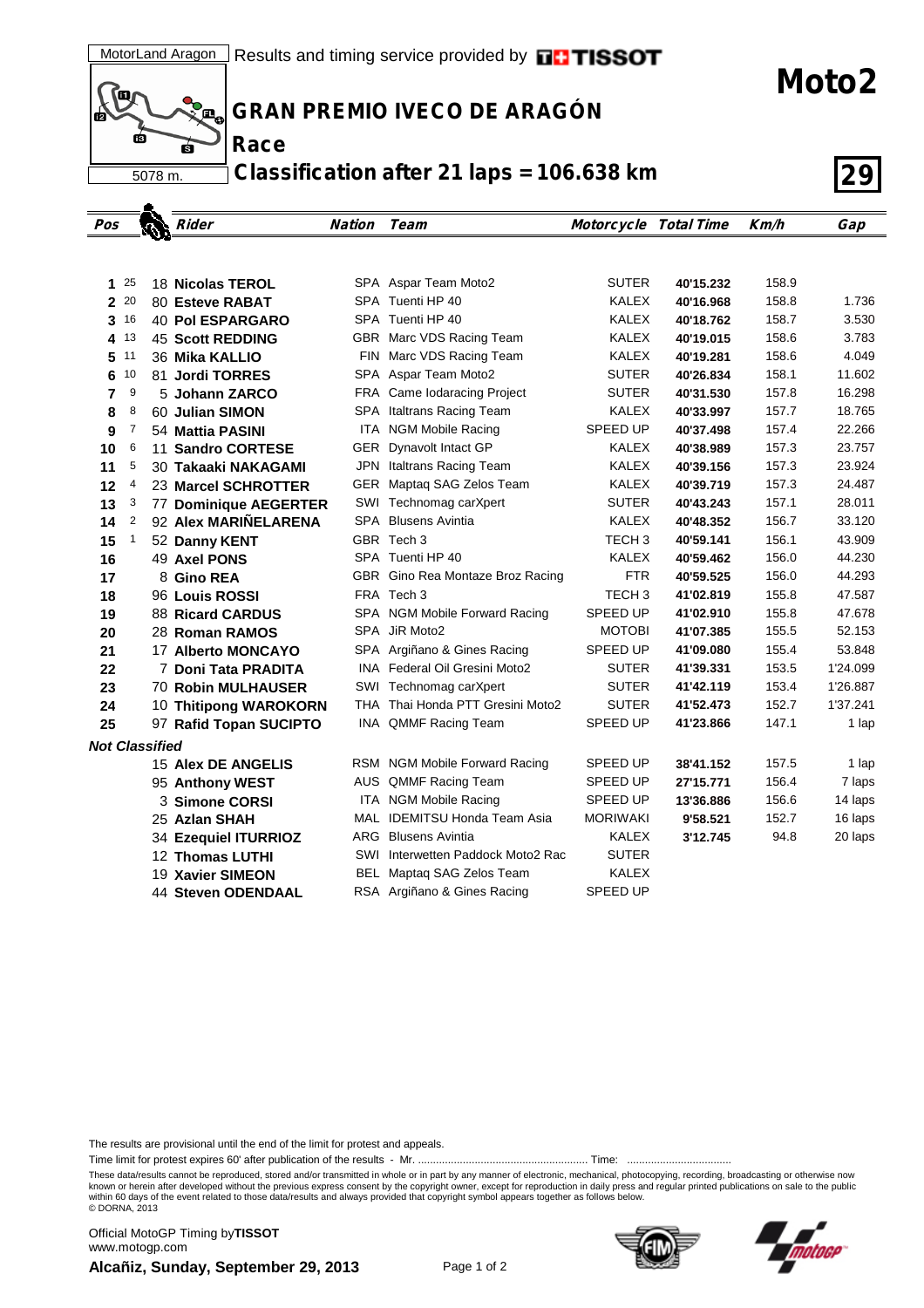**Moto2**



## **GRAN PREMIO IVECO DE ARAGÓN**

**Classification after 21 laps = 106.638 km 29**

```
Pos Rider Nation Team Motorcycle Total Time Km/h Gap
```

| Race condition: Dry | Pole Position:                    | <b>Nicolas TEROL</b>       | 1'53.812<br>160.6 Km/h    |
|---------------------|-----------------------------------|----------------------------|---------------------------|
| Air: 23°            | Fastest Lap:<br>Lap <sub>13</sub> | <b>Esteve RABAT</b>        | 159.9 Km/h<br>1'54.288    |
| Humidity: 41%       | Circuit Record Lap:<br>2011       | <b>Marc MARQUEZ</b>        | 160.4 Km/h<br>1'53.956    |
| Ground: 30°         | 2011<br>Circuit Best Lap:         | <b>Marc MARQUEZ</b>        | 161.3 Km/h<br>1'53.296    |
|                     | 12:05'00                          |                            | <b>SIGHTING LAP START</b> |
|                     | 12:18'00                          |                            | <b>WARM UP LAP START</b>  |
|                     | 12:21'42                          |                            | <b>RACE START</b>         |
|                     | 12:22'02                          | Thomas LUTHI               | crashed out - Rider OK    |
|                     | 12:23'37                          | <b>Ezequiel ITURRIOZ</b>   | crashed out - Rider OK    |
|                     | 12:23'37                          | Steven ODENDAAL            | crashed out - Rider OK    |
|                     |                                   | 12:23'37 Xavier SIMEON     | crashed out - Rider OK    |
|                     |                                   | 12:24'16 Ezequiel ITURRIOZ | re-joined race            |
|                     | 12:24'28                          |                            | No jump start             |
|                     |                                   | 12:24'58 Ezequiel ITURRIOZ | entered pits and retired  |
|                     |                                   | 12:33'28 Azlan SHAH        | crashed out - Rider OK    |
|                     | 12:36'51                          | Simone CORSI               | crashed out - Rider OK    |
|                     | 12:50'49                          | Anthony WEST               | crashed out - Rider OK    |
|                     |                                   | 13:02'26 Alex DE ANGELIS   | crashed out - Rider OK    |

The results are provisional until the end of the limit for protest and appeals.

Time limit for protest expires 60' after publication of the results - Mr. ......................................................... Time: ...................................

These data/results cannot be reproduced, stored and/or transmitted in whole or in part by any manner of electronic, mechanical, photocopying, recording, broadcasting or otherwise now<br>known or herein after developed without within 60 days of the event related to those data/results and always provided that copyright symbol appears together as follows below. © DORNA, 2013

**Alcañiz, Sunday, September 29, 2013** Page 2 of 2 Official MotoGP Timing by **TISSOT**www.motogp.com



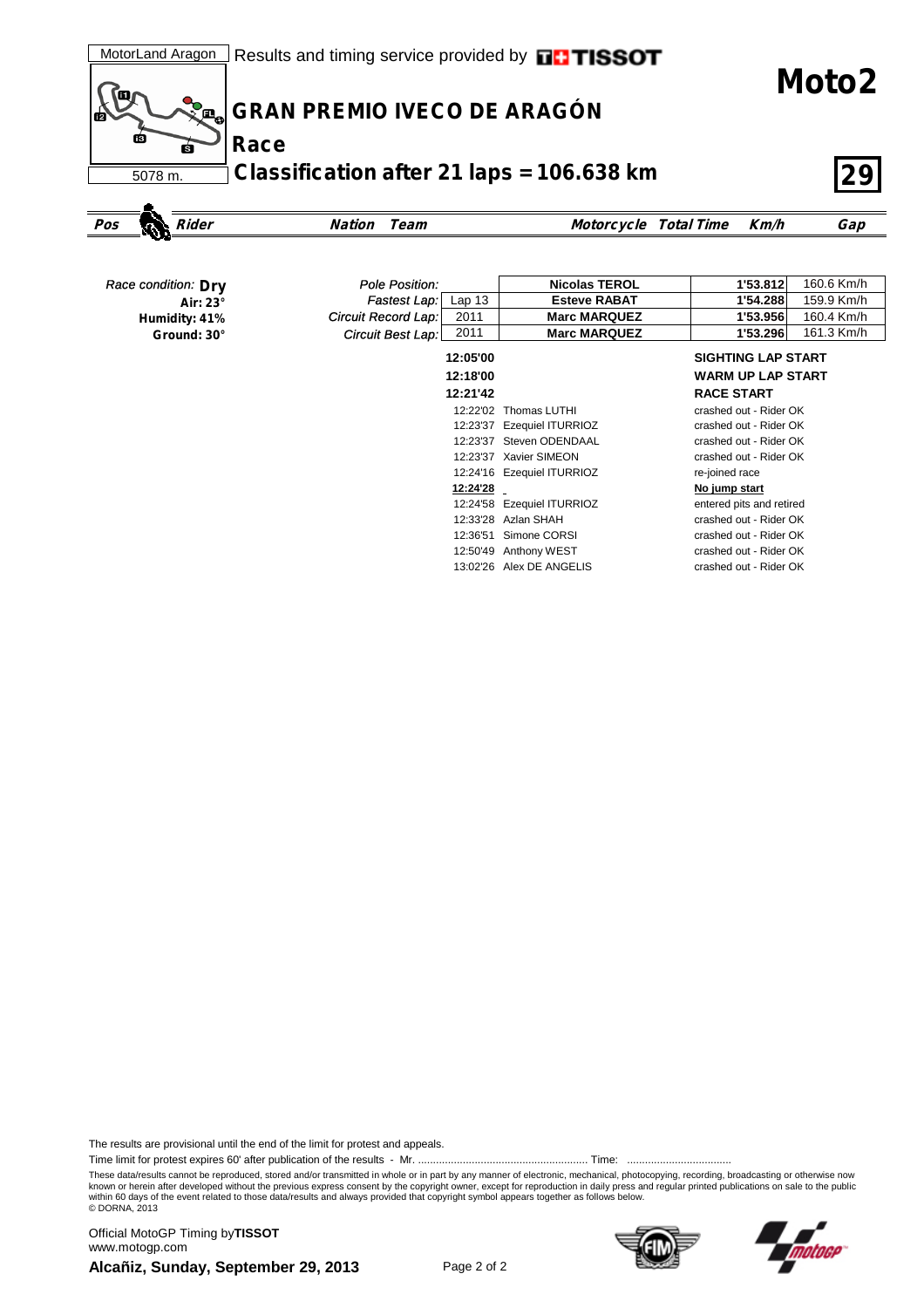(Q Д, пá Ġ 5078 m.

**Race**

**GRAN PREMIO IVECO DE ARAGÓN**

**Classification after 20 laps = 101.56 km 29**

| Pos                   |                 | $\mathbf{w}$ | Rider                  | Nation | Team                                 | Motorcycle Total Time |           | Km/h  | Gap      |
|-----------------------|-----------------|--------------|------------------------|--------|--------------------------------------|-----------------------|-----------|-------|----------|
|                       |                 |              |                        |        |                                      |                       |           |       |          |
|                       |                 |              |                        |        |                                      |                       |           |       |          |
| 1                     | 25              |              | 42 Alex RINS           |        | SPA Estrella Galicia 0.0             | <b>KTM</b>            | 40'04.214 | 152.0 |          |
|                       | 2 20            |              | 25 Maverick VINALES    |        | SPA Team Calvo                       | <b>KTM</b>            | 40'04.640 | 152.0 | 0.426    |
|                       | 3 <sup>16</sup> |              | <b>12 Alex MARQUEZ</b> |        | SPA Estrella Galicia 0.0             | <b>KTM</b>            | 40'16.591 | 151.2 | 12.377   |
| 4                     | 13              |              | 39 Luis SALOM          |        | SPA Red Bull KTM Ajo                 | <b>KTM</b>            | 40'20.630 | 151.0 | 16.416   |
| 5                     | 11              |              | 44 Miquel OLIVEIRA     |        | POR Mahindra Racing                  | <b>MAHINDRA</b>       | 40'20.710 | 151.0 | 16.496   |
| 6                     | 10              |              | 65 Philipp OETTL       |        | GER Tec Interwetten Moto3 Racing     | <b>KALEX KTM</b>      | 40'25.753 | 150.7 | 21.539   |
| 7                     | 9               |              | 94 Jonas FOLGER        |        | GER Mapfre Aspar Team Moto3          | <b>KALEX KTM</b>      | 40'29.469 | 150.4 | 25.255   |
| 8                     | 8               |              | 5 Romano FENATI        |        | ITA San Carlo Team Italia            | FTR HONDA             | 40'31.925 | 150.3 | 27.711   |
| 9                     | 7               |              | 61 Arthur SISSIS       |        | AUS Red Bull KTM Ajo                 | KTM                   | 40'32.102 | 150.3 | 27.888   |
| 10                    | 6               |              | 7 Efren VAZQUEZ        |        | SPA Mahindra Racing                  | <b>MAHINDRA</b>       | 40'33.191 | 150.2 | 28.977   |
| 11                    | 5               |              | 10 Alexis MASBOU       |        | FRA Ongetta-Rivacold                 | FTR HONDA             | 40'33.815 | 150.2 | 29.601   |
| 12                    | 4               |              | 41 Brad BINDER         |        | RSA Ambrogio Racing                  | MAHINDRA              | 40'33.962 | 150.2 | 29.748   |
| 13                    | 3               |              | 8 Jack MILLER          |        | AUS Caretta Technology - RTG         | FTR HONDA             | 40'38.047 | 149.9 | 33.833   |
| 14                    | 2               |              | 23 Niccolò ANTONELLI   |        | ITA GO&FUN Gresini Moto3             | FTR HONDA             | 40'38.064 | 149.9 | 33.850   |
| 15                    | $\mathbf{1}$    |              | 11 Livio LOI           |        | BEL Marc VDS Racing Team             | KALEX KTM             | 40'52.192 | 149.0 | 47.978   |
| 16                    |                 |              | 57 Eric GRANADO        |        | BRA Mapfre Aspar Team Moto3          | KALEX KTM             | 40'52.351 | 149.0 | 48.137   |
| 17                    |                 |              | 4 Francesco BAGNAIA    |        | <b>ITA</b> San Carlo Team Italia     | FTR HONDA             | 40'52.404 | 149.0 | 48.190   |
| 18                    |                 |              | 32 Isaac VINALES       |        | SPA Ongetta-Centro Seta              | FTR HONDA             | 40'52.939 | 149.0 | 48.725   |
| 19                    |                 |              | 51 Bryan SCHOUTEN      |        | NED Dutch Racing Team                | FTR HONDA             | 40'52.945 | 149.0 | 48.731   |
| 20                    |                 |              | 22 Ana CARRASCO        |        | SPA Team Calvo                       | <b>KTM</b>            | 40'53.006 | 149.0 | 48.792   |
| 21                    |                 |              | 31 Niklas AJO          |        | FIN Avant Tecno                      | <b>KTM</b>            | 40'53.010 | 149.0 | 48.796   |
| 22                    |                 |              | 53 Jasper IWEMA        |        | NED RW Racing GP                     | <b>KALEX KTM</b>      | 40'53.550 | 149.0 | 49.336   |
| 23                    |                 |              | 17 John MCPHEE         |        | GBR Caretta Technology - RTG         | FTR HONDA             | 40'56.953 | 148.8 | 52.739   |
| 24                    |                 |              | 29 Hyuga WATANABE      |        | JPN La Fonte Tascaracing             | FTR HONDA             | 40'57.064 | 148.8 | 52.850   |
| 25                    |                 |              | 21 Luca AMATO          |        | GER Ambrogio Racing                  | MAHINDRA              | 40'57.125 | 148.7 | 52.911   |
| 26                    |                 |              | 77 Lorenzo BALDASSARRI |        | ITA GO&FUN Gresini Moto3             | FTR HONDA             | 41'01.940 | 148.5 | 57.726   |
| 27                    |                 |              | 19 Alessandro TONUCCI  |        | ITA La Fonte Tascaracing             | FTR HONDA             | 41'02.027 | 148.5 | 57.813   |
| 28                    |                 |              | 58 Juanfran GUEVARA    |        | SPA CIP Moto3                        | <b>TSR HONDA</b>      | 41'42.562 | 146.0 | 1'38.348 |
| 29                    |                 |              | 6 Maria HERRERA        |        | SPA Junior Team Estrella Galicia 0,0 | <b>KTM</b>            | 41'58.936 | 145.1 | 1'54.722 |
| <b>Not Classified</b> |                 |              |                        |        |                                      |                       |           |       |          |
|                       |                 |              | 63 Zulfahmi KHAIRUDDIN |        | MAL Red Bull KTM Ajo                 | <b>KTM</b>            | 30'27.378 | 150.0 | 5 laps   |
|                       |                 |              | 3 Matteo FERRARI       |        | ITA Ongetta-Centro Seta              | FTR HONDA             | 22'28.662 | 149.1 | 9 laps   |
|                       |                 |              | 66 Florian ALT         |        | <b>GER</b> Kiefer Racing             | KALEX KTM             | 25'24.614 | 131.8 | 9 laps   |
|                       |                 |              | 9 Toni FINSTERBUSCH    |        | <b>GER</b> Kiefer Racing             | KALEX KTM             | 14'21.987 | 148.4 | 13 laps  |
|                       |                 |              | 84 Jakub KORNFEIL      |        | CZE Redox RW Racing GP               | KALEX KTM             | 6'09.440  | 148.4 | 17 laps  |
|                       |                 |              | 89 Alan TECHER         |        | FRA CIP Moto3                        | <b>TSR HONDA</b>      | 2'10.645  | 139.9 | 19 laps  |

The results are provisional until the end of the limit for protest and appeals.

Time limit for protest expires 60' after publication of the results - Mr. ......................................................... Time: ...................................

These data/results cannot be reproduced, stored and/or transmitted in whole or in part by any manner of electronic, mechanical, photocopying, recording, broadcasting or otherwise now<br>known or herein after developed without within 60 days of the event related to those data/results and always provided that copyright symbol appears together as follows below. © DORNA, 2013

**Alcañiz, Sunday, September 29, 2013** Page 1 of 2 Official MotoGP Timing by **TISSOT**www.motogp.com



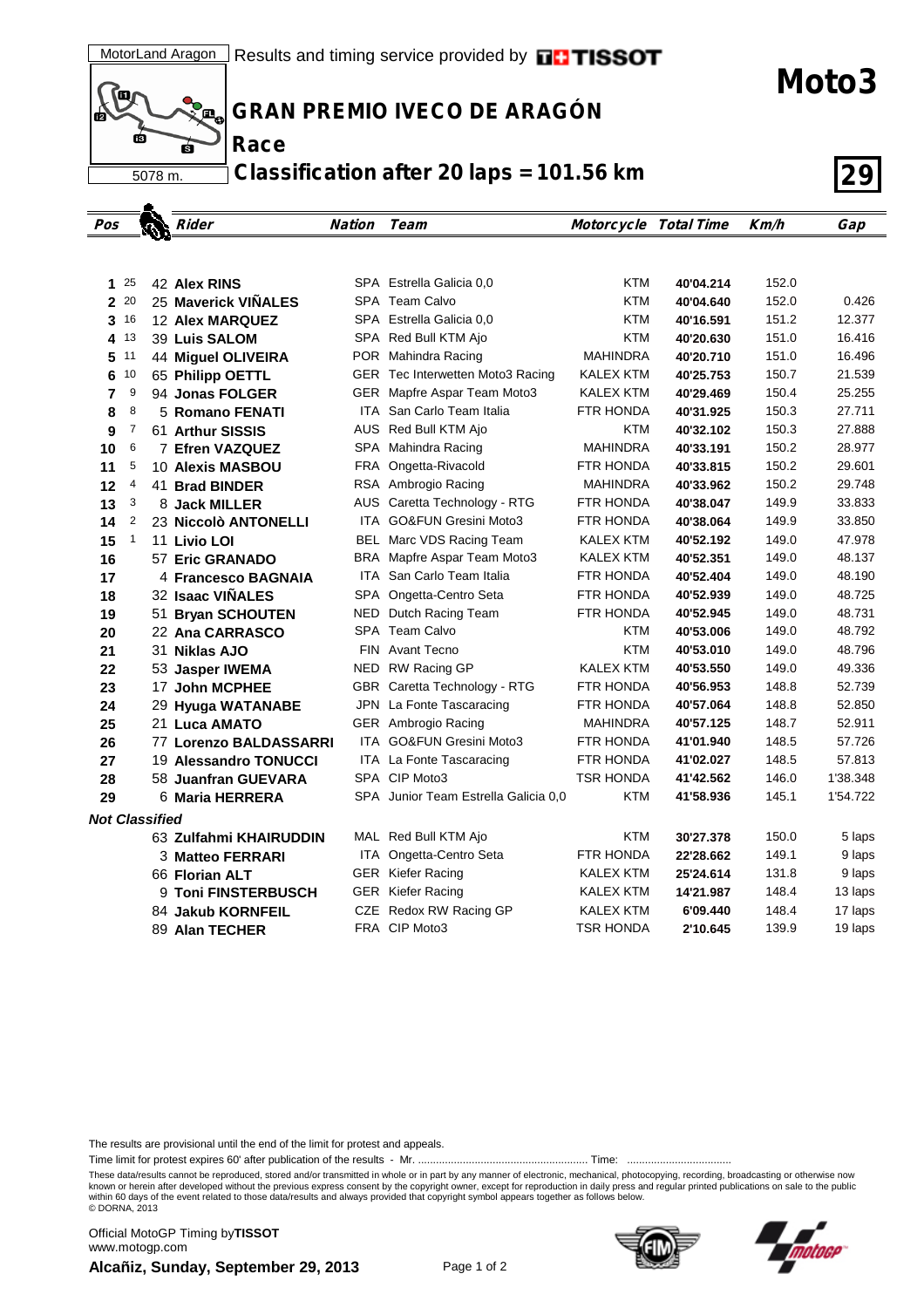**Moto3**



## **GRAN PREMIO IVECO DE ARAGÓN**

**Classification after 20 laps = 101.56 km 29**

```
Pos Rider Nation Team Motorcycle Total Time Km/h Gap
```

| Race condition: Dry | Pole Position:            |          | <b>Alex RINS</b>     | 1'58.571<br>154.1 Km/h    |
|---------------------|---------------------------|----------|----------------------|---------------------------|
| Air: 21°            | Fastest Lap (New record): | Lap3     | <b>Philipp OETTL</b> | 152.7 Km/h<br>1'59.681    |
| Humidity: 60%       | Circuit Record Lap:       | 2012     | Danny KENT           | 150.6 Km/h<br>2'01.351    |
| Ground: 20°         | Circuit Best Lap:         | 2013     | <b>Alex RINS</b>     | 154.1 Km/h<br>1'58.571    |
|                     |                           | 10:45'00 |                      | <b>SIGHTING LAP START</b> |
|                     |                           | 10:58'00 |                      | <b>WARM UP LAP START</b>  |
|                     |                           | 11:01'46 |                      | <b>RACE START</b>         |
|                     |                           | 11:02'35 | Maria HERRERA        | crashed out - Rider OK    |
|                     |                           | 11:02'42 | Maria HERRERA        | re-joined race            |
|                     |                           | 11:03'45 |                      | No jump start             |
|                     |                           |          | 11:04'50 Florian ALT | crashed out - Rider OK    |
|                     |                           | 11:04'50 | Alan TECHER          | crashed out - Rider OK    |
|                     |                           | 11:05'37 | Florian ALT          | re-joined race            |
|                     |                           | 11:07'19 | Florian ALT          | entered pits              |
|                     |                           | 11:08'31 | Jakub KORNFEIL       | crashed out - Rider OK    |
|                     |                           | 11:08'34 | Florian ALT          | re-joined race            |
|                     |                           | 11:17'49 | Toni FINSTERBUSCH    | crashed out - Rider OK    |
|                     |                           | 11:25'32 | Matteo FERRARI       | crashed out - Rider OK    |
|                     |                           | 11:27'11 | Florian ALT          | entered pits and retired  |

11:32'38 Zulfahmi KHAIRUDDIN crashed out - Rider OK

The results are provisional until the end of the limit for protest and appeals.

Time limit for protest expires 60' after publication of the results - Mr. ......................................................... Time: ...................................

These data/results cannot be reproduced, stored and/or transmitted in whole or in part by any manner of electronic, mechanical, photocopying, recording, broadcasting or otherwise now<br>known or herein after developed without within 60 days of the event related to those data/results and always provided that copyright symbol appears together as follows below. © DORNA, 2013

**Alcañiz, Sunday, September 29, 2013** Page 2 of 2 Official MotoGP Timing by **TISSOT**www.motogp.com



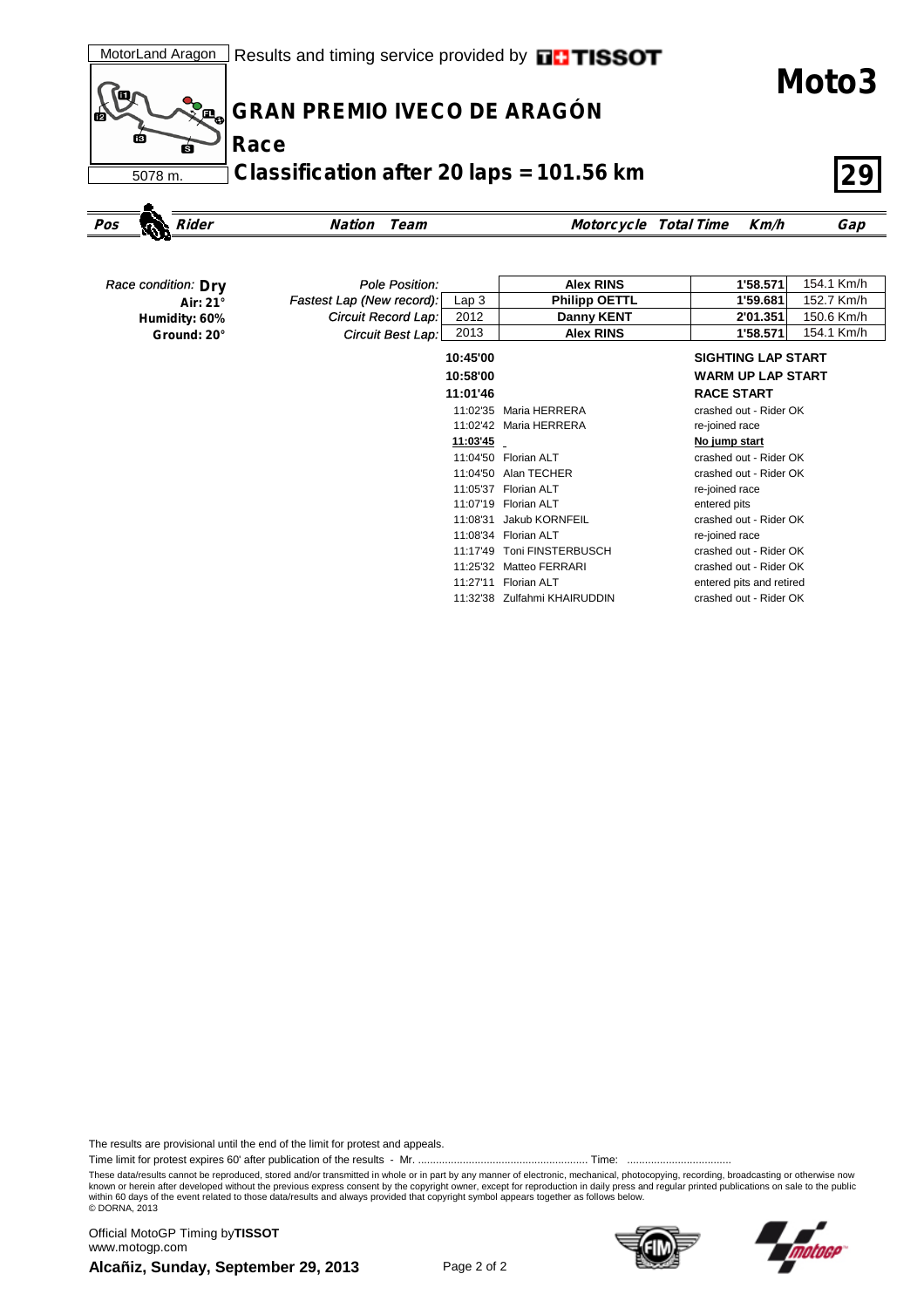

**RookiesCup**



<u>ه.</u>

**GRAN PREMIO IVECO DE ARAGÓN**

**Race Nr. 2**

**Classification after 15 laps = 76.17 km 20**

| Pos          |      |                       | Rider                      | Nation | Team                            | <b>Motorcycle Total Time</b> |           | Km/h  | Gap      |
|--------------|------|-----------------------|----------------------------|--------|---------------------------------|------------------------------|-----------|-------|----------|
|              |      |                       |                            |        |                                 |                              |           |       |          |
|              |      |                       |                            |        |                                 |                              |           |       |          |
| 1            | 25   |                       | 33 Enea BASTIANINI         |        | ITA Red Bull MotoGP Rookies Cup | <b>KTM</b>                   | 31'10.329 | 146.6 |          |
| $\mathbf{2}$ | 20   |                       | 29 Stefano MANZI           |        | ITA Red Bull MotoGP Rookies Cup | <b>KTM</b>                   | 31'10.358 | 146.6 | 0.029    |
| 3            | 16   |                       | 24 Marcos RAMIREZ          |        | SPA Red Bull MotoGP Rookies Cup | <b>KTM</b>                   | 31'10.564 | 146.5 | 0.235    |
|              | 4 13 |                       | 54 Toprak RAZGATLIOGLU     |        | TUR Red Bull MotoGP Rookies Cup | <b>KTM</b>                   | 31'10.623 | 146.5 | 0.294    |
| 5            | 11   |                       | 3 Diego PEREZ              |        | SPA Red Bull MotoGP Rookies Cup | <b>KTM</b>                   | 31'10.656 | 146.5 | 0.327    |
| 6            | 10   |                       | 36 Joan MIR                |        | SPA Red Bull MotoGP Rookies Cup | <b>KTM</b>                   | 31'10.894 | 146.5 | 0.565    |
| 7            | 9    |                       | <b>88 Jorge MARTIN</b>     |        | SPA Red Bull MotoGP Rookies Cup | <b>KTM</b>                   | 31'11.007 | 146.5 | 0.678    |
| 8            | 8    |                       | 28 Bradley RAY             |        | GBR Red Bull MotoGP Rookies Cup | <b>KTM</b>                   | 31'14.475 | 146.2 | 4.146    |
| 9            | 7    |                       | <b>19 Tarran MACKENZIE</b> |        | GBR Red Bull MotoGP Rookies Cup | <b>KTM</b>                   | 31'24.469 | 145.5 | 14.140   |
| 10           | 6    |                       | 74 Soushi MIHARA           |        | JPN Red Bull MotoGP Rookies Cup | <b>KTM</b>                   | 31'24.558 | 145.5 | 14.229   |
| 11           | 5    |                       | <b>45 Olly SIMPSON</b>     |        | AUS Red Bull MotoGP Rookies Cup | <b>KTM</b>                   | 31'30.886 | 145.0 | 20.557   |
| 12           | 4    |                       | 6 Corentin PEROLARI        |        | FRA Red Bull MotoGP Rookies Cup | <b>KTM</b>                   | 31'36.397 | 144.5 | 26.068   |
| 13           | 3    |                       | 50 Lukas TRAUTMANN         |        | AUT Red Bull MotoGP Rookies Cup | <b>KTM</b>                   | 31'50.249 | 143.5 | 39.920   |
| 14           | 2    |                       | 34 Jordan WEAVING          |        | RSA Red Bull MotoGP Rookies Cup | <b>KTM</b>                   | 31'55.862 | 143.1 | 45.533   |
| 15           | 1    |                       | 18 Mario TOCCA             |        | ITA Red Bull MotoGP Rookies Cup | <b>KTM</b>                   | 32'07.860 | 142.2 | 57.531   |
| 16           |      |                       | 10 Felix NÄSSI             |        | FIN Red Bull MotoGP Rookies Cup | <b>KTM</b>                   | 32'23.427 | 141.0 | 1'13.098 |
| 17           |      |                       | <b>46 Yui WATANABE</b>     |        | JPN Red Bull MotoGP Rookies Cup | <b>KTM</b>                   | 32'37.694 | 140.0 | 1'27.365 |
|              |      | <b>Not Classified</b> |                            |        |                                 |                              |           |       |          |
|              |      |                       | 27 Joe ROBERTS             |        | USA Red Bull MotoGP Rookies Cup | <b>KTM</b>                   | 29'49.151 | 143.0 | 1 lap    |
|              |      |                       | 95 Scott DEROUE            |        | NED Red Bull MotoGP Rookies Cup | <b>KTM</b>                   | 24'56.168 | 146.6 | 3 laps   |
|              |      |                       | 96 Manuel PAGLIANI         |        | ITA Red Bull MotoGP Rookies Cup | <b>KTM</b>                   | 25'01.836 | 146.0 | 3 laps   |
|              |      |                       | 98 Karel HANIKA            |        | CZE Red Bull MotoGP Rookies Cup | <b>KTM</b>                   | 22'51.180 | 146.6 | 4 laps   |
|              |      |                       | <b>7 Aris MICHAIL</b>      |        | GER Red Bull MotoGP Rookies Cup | <b>KTM</b>                   | 16'53.058 | 144.3 | 7 laps   |
|              |      |                       | 64 Anthony ALONSO          |        | USA Red Bull MotoGP Rookies Cup | <b>KTM</b>                   | 10'39.883 | 142.8 | 10 laps  |
|              |      |                       | 40 Darryn BINDER           |        | RSA Red Bull MotoGP Rookies Cup | <b>KTM</b>                   |           |       |          |
|              |      |                       |                            |        |                                 |                              |           |       |          |

| Race condition: Dry | Pole Position:                                 |                        |                           |
|---------------------|------------------------------------------------|------------------------|---------------------------|
| Air: 25°            | Fastest Lap (New record):<br>Lap <sub>11</sub> | <b>Jorge MARTIN</b>    | 148.2 Km/h<br>2'03.306    |
| Humidity: 41%       | 2013<br>Circuit Record Lap:                    | <b>Joan MIR</b>        | 148.0 Km/h<br>2'03.482    |
| Ground: 33°         | 2013<br>Circuit Best Lap:                      | <b>Jorge MARTIN</b>    | 148.2 Km/h<br>2'03.306    |
|                     | 15:15'00                                       |                        | <b>SIGHTING LAP START</b> |
|                     | 15:28'00                                       |                        | <b>WARM UP LAP START</b>  |
|                     | 15:31'16                                       |                        | <b>RACE START</b>         |
|                     |                                                | 15:32'20 Darryn BINDER | crashed out - Rider OK    |
|                     | 15:32'29                                       |                        | No jump start             |
|                     |                                                | 15:33'08 Felix NASSI   | crashed out - Rider OK    |
|                     | 15:33'21                                       | Felix NÄSSI            | re-joined race            |
|                     | 15:44'09                                       | Anthony ALONSO         | crashed out - Rider OK    |
|                     | 15:50'09                                       | Aris MICHAIL           | crashed out - Rider OK    |
|                     |                                                | 15:51'55 Yui WATANABE  | crashed out - Rider OK    |
|                     | 15:52'03                                       | Yui WATANABE           | re-joined race            |
|                     | 15:56'11                                       | Karel HANIKA           | retired                   |
|                     | 15:56'21                                       | <b>Manuel PAGLIANI</b> | entered pits and retired  |
|                     |                                                | 15:57'13 Scott DEROUE  | crashed out - Rider OK    |
|                     |                                                | 16:03'30 Joe ROBERTS   | crashed out - Rider OK    |

The results are provisional until the end of the limit for protest and appeals.

Time limit for protest expires 60' after publication of the results - Mr. ......................................................... Time: ...................................

DORNA DATA PROCESSING. TIMING SERVICE DORNA DATA PROCESSING TIMING SERVICE DORNA DROCESSING TIMING SERVICE DORNA DATA PROCESSING TIMING SERVICE DORNA DATA PROCESSING TIMING SERVICE DORNA DATA PROCESSING TIMING SERVICE DORN